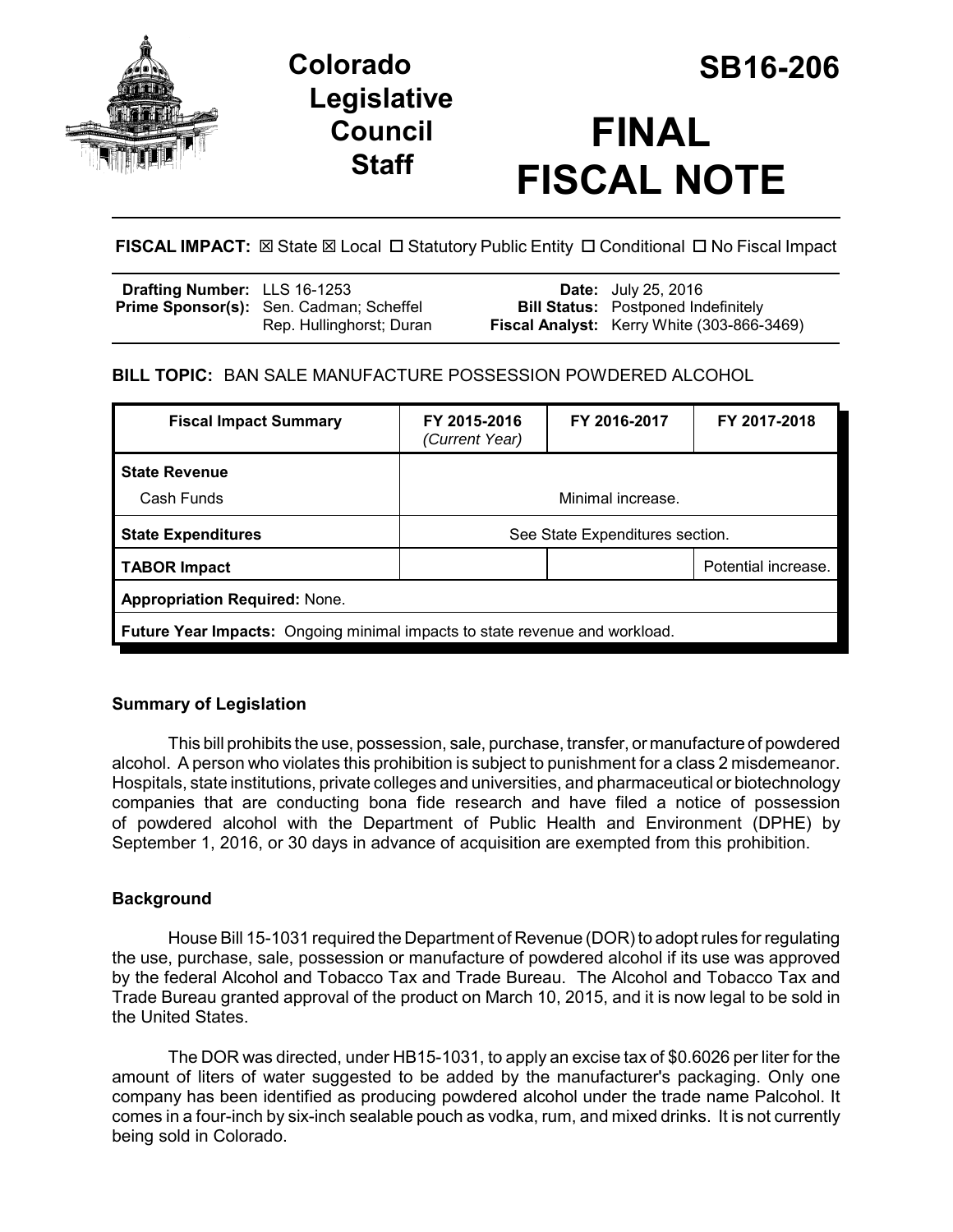July 25, 2016

## **Comparable Crime**

Pursuant to Section 2-2-322 (2.5), C.R.S., Legislative Council Staff is required to include certain information in the fiscal note for any bill that creates a new crime, changes the classification of an existing crime, or changes an element of the existing crime that creates a new factual basis for the offense. Because powdered alcohol is chemically the same as alcohol and both substances are legal under current law, no comparable crime has been identified. The fiscal note assumes that given the limited scope of Palcohol, any convictions under Senate Bill 16-206 will be minimal.

#### **State Revenue**

Beginning in the current FY 2015-16, this bill is anticipated to increase state revenue by a minimal amount credited to the Fines Collection Cash Fund in the Judicial Department. The fine penalty for a class 2 misdemeanor is \$250 to \$1,000. Because the courts have the discretion of incarceration, imposing a fine, or both, the precise impact to state revenue cannot be determined. To the extent that a person is sentenced to probation, a supervision fee of \$50 per month will also be collected. Because powdered alcohol is not yet in use in Colorado, this analysis assumes any increase in revenue is minimal.

#### **TABOR Impact**

This bill increases state cash fund revenue from criminal fines and fees, which will increase the amount of money required to be refunded under TABOR. TABOR refunds are paid out of the General Fund. No impact is expected in FY 2016-17.

#### **State Expenditures**

Beginning in the current FY 2015-16, the bill both increases and reduces workload for affected state agencies by a minimal amount. No adjustments in appropriations are required for any state agency.

*Department of Public Health and Environment.* The DPHE will create and collect registration forms from entities choosing to conduct research involving powdered alcohol, increasing workload by a minimal amount.

*Judicial Department.* Under the bill, workload will increase for trial courts to hear any new cases brought under the bill. In addition, if a person is sentenced to probation, workload will increase in the probation services division. Finally, if a defendant is deemed indigent, costs and workload will increase for the Office of the State Public Defender or the Office of the Alternate Defense Counsel to provide representation.

*Department of Revenue.* Under the bill, workload for the regulation and taxation of powdered alcohol is eliminated. The department was not provided an increase in appropriations under HB15-1031. Workload is expected to increase in FY 2016-17 by a minimal amount to update rules and procedures to reflect the change in law under SB16-206.